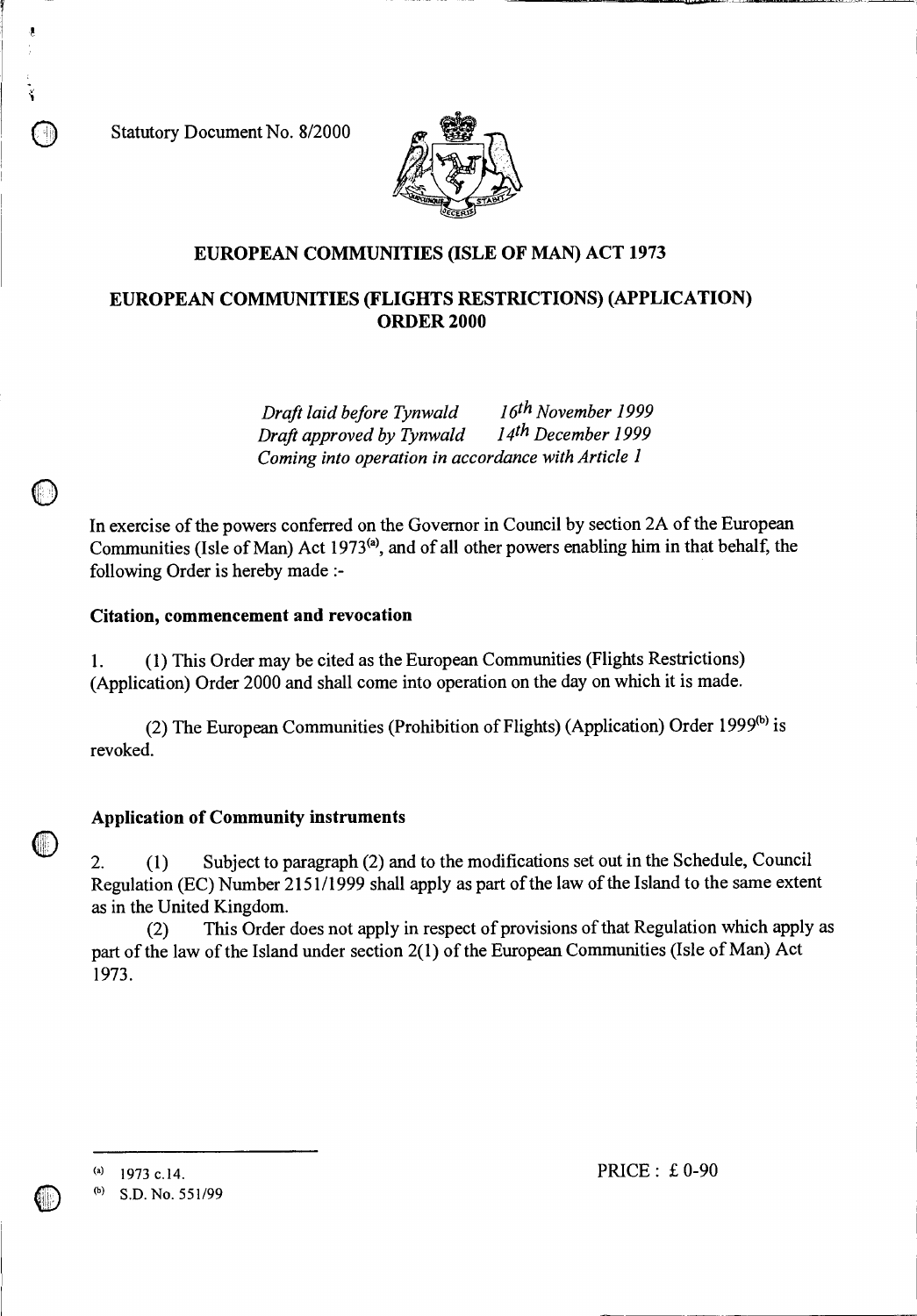Article 2

### SCHEDULE

### LIST OF MODIFICATIONS TO THE APPLIED INSTRUMENT

# **Council Regulation (EC) No 2151/1999 of 11 October 1999 imposing a ban on flights between the territories of the Community and the Federal Republic of Yugoslavia other than the Republic of Montenegro or the Province of Kosovo, and repealing Regulation (EC) No 1064/1999**

- 1. Throughout the instrument, references to "Member State", "Member States", "the Community", "the territory of the Community", and "the territories of the Community" shall be construed as including the Isle of Man.
- 2. In Article 3 omit paragraphs 2 to 4.
- 3. Omit Article 4.
- 4. Omit Articles 7 to 9 and 11.
- 5. Omit the Annexes.

| Made this | ∧day∧of<br>Kissack<br>$\iint_{\mathbf{F}}$ | 2000 |
|-----------|--------------------------------------------|------|
|           | Chief Secretary                            |      |

**EXPLANATORY NOTE** 

*(This is not part of the Order)* 

This Order applies provisions of European Community Council Regulation No 2151/1999 to the Isle of Man as part of the law of the Island. The Regulation deals with the imposition of restrictions on flights to the Federal Republic of Yugoslavia, but allows for flights to the Kosovo Province of Serbia, and the Republic of Montenegro, as well as allowing for emergency landings and ensuing take-offs, and flights of a purely humanitarian nature. A copy of the Regulation is included as an Annex but does not form part of the Order.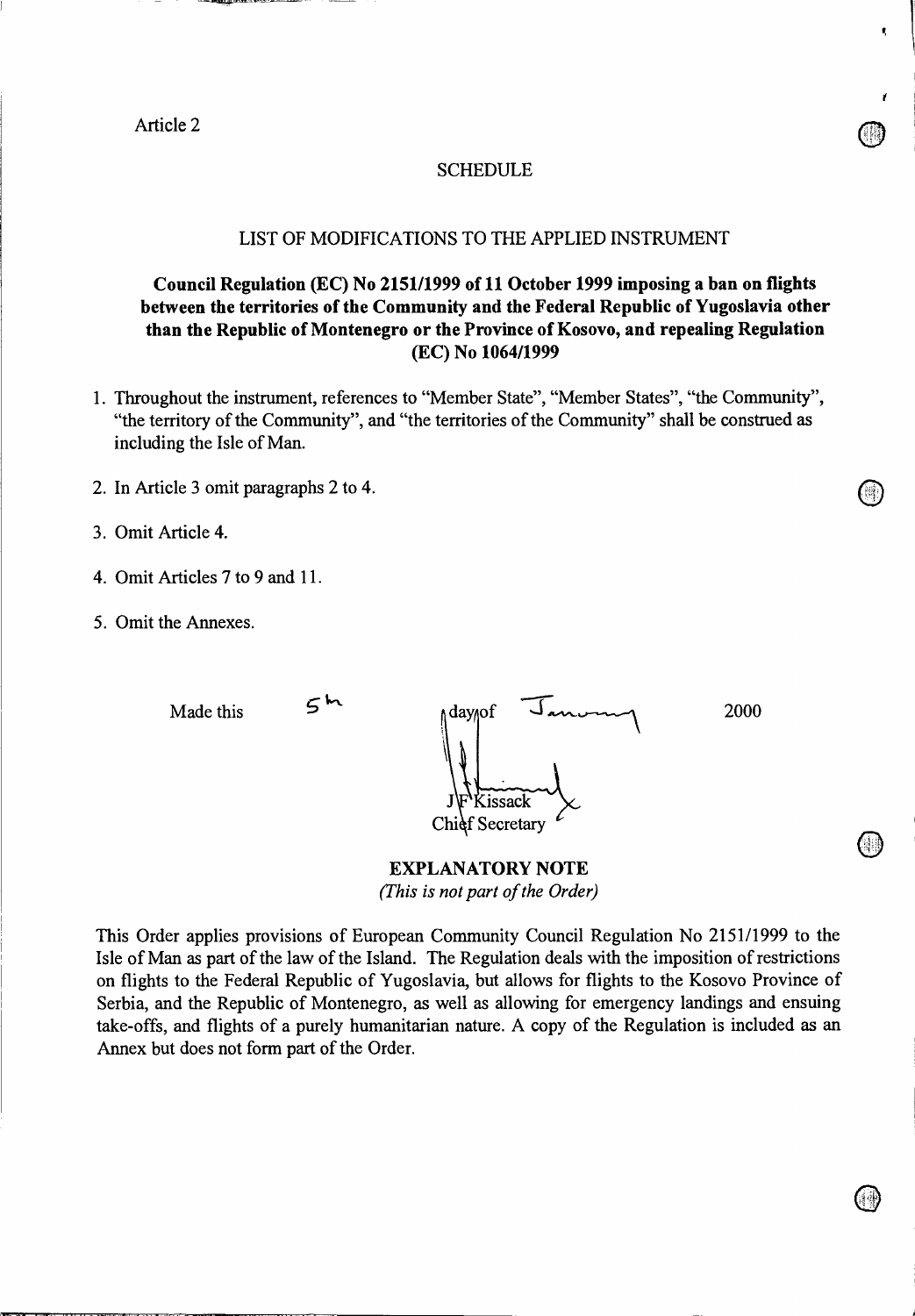### **COUNCIL REGULATION (EC) No 2151/1999**

#### **of 11 October 1999**

# **imposing a ban on flights between the territories of the Community and the Federal Republic of Yugoslavia other than the Republic of Montenegro or the Province of Kosovo, and repealing Regulation (EC) No 1064/1999**

### THE COUNCIL OF THE EUROPEAN UNION,

Having regard to the Treaty establishing the European Community, and in particular Article 301 thereof,

Having regard to Common Position 99/318/CFSP adopted by the Council on the basis of Article 15 of the Treaty on European Union concerning additional restrictive measures against the Federal Republic of Yugoslavia,

Having regard to the proposal from the Commission,

Whereas:

 $\mathbf{r}_2$ 

 $\cup$ 

- (1) The government of the Federal Republic of Yugoslavia (FRY) has continued to violate United Nations Security Council resolutions and to pursue extreme and criminally irresponsible policies, including repression against its own citizens, which constitute serious violations of human rights and international humanitarian law;
- (2) Therefore, all flights between the territory of the Community and that of the Federal Republic of Yugoslavia other than the Republic of Montenegro or the Province of Kosovo should be prohibited;
- (3) This prohibition should not apply, under certain conditions, to Montenegro Airlines;
- (4) This measure falls under the scope of the Treaty establishing the European Community;
- (5) Therefore, and notably with a view to avoiding distortion of competition, Community legislation is necessary for the implementation of this measure, whereas as far as the territory of the Community is concerned; such territory is deemed to encompass, for the purposes of this Regulation, the territories of the Member States to which the Treaty establishing the European Community is applicable, under the conditions laid down in that Treaty;
- (6) There is a need to allow emergency landings and ensuring take-offs, and to allow exceptions for flights which serve strictly humanitarian purposes:
- (7) There is a need for the Commission and Member States to inform each other of the measures taken under this Regulation and of other relevant information at their disposal in connection with this Regulation;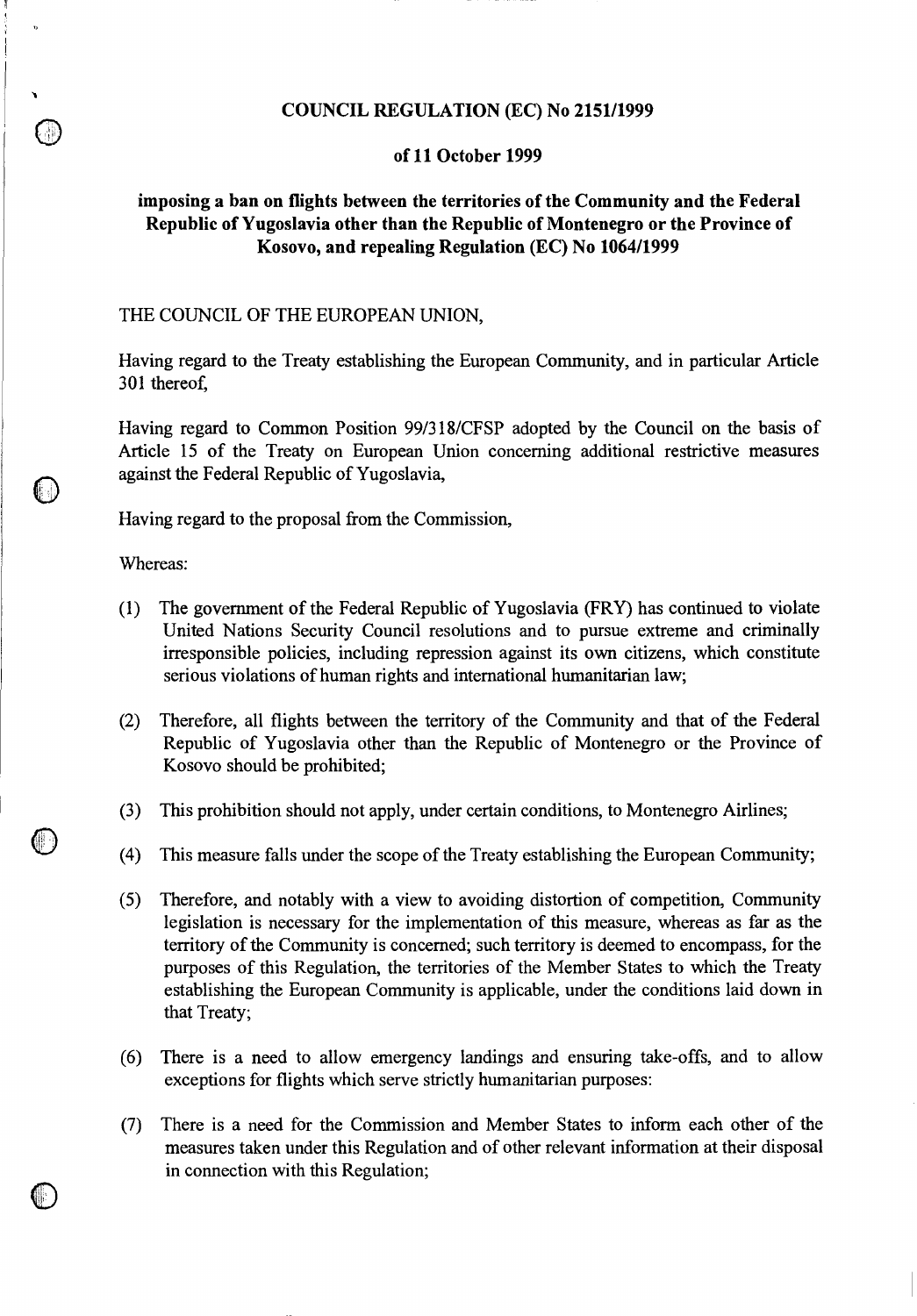(8) For reasons of transparency and simplicity. the provisions of Council Regulation (EC) No 1064/1999 of 21 May 1999 imposing a ban on flights between the European Community and Federal Republic of Yugoslavia, and repealing Regulation (EC) No 1901/98 should be incorporated in this Regulation, and that Regulation should be repealed,

HAS ADOPTED THIS REGULATION:

### *Article 1*

It shall be prohibited to take off from or land in the *territory of Community (construed as including the Isle of Man)* for:

- (a) any aircraft operated, directly or indirectly, by a Yugoslav carrier that is a carrier having its principal place of business or its registered office in the Federal Republic of Yugoslavia (FRY);
- (b) any aircraft registered in the FRY; and
- (c) any civil aircraft, that is an aircraft operated for commercial or private purposes, if it has taken off from or is destined to land in the territory of the FRY.

### *Article 2*

1. All operating authorisations for scheduled air services between any point in *the territory of the Community (construed as including the Isle of Man)* and any point in the FRY are hereby revoked and no new operating authorisations for such services shall be granted.

2. All authorisations for charter flights, be they individual or series flights, between any point in the territory of *the Community (construed as including the Isle of Man)* and any point in the FRY are hereby revoked and no new authorisations for such flights shall be granted.

3. No new operating authorisations shall be granted or existing ones renewed enabling aircraft that are either registered in the FRY or operated by Yugoslav carriers, to fly to or from airports in *the Community (construed as including the Isle of Man).* 

### *Article 3*

*1.* Article 1 shall not apply to emergency landings and ensuing take -offs.

#### *Paragraphs 2 to 4 Omitted*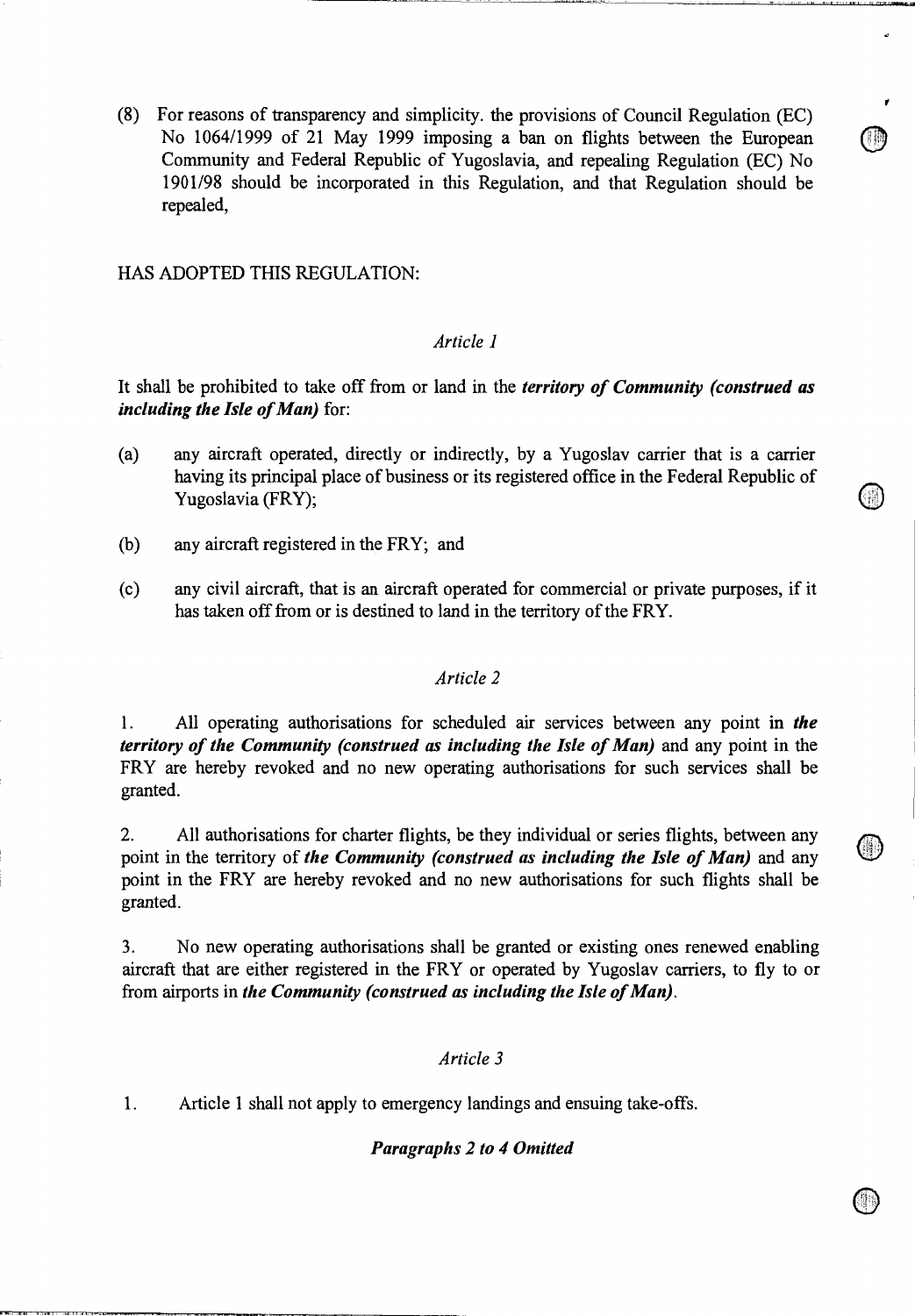### *Article 4... omitted*

### *Article 5*

Participation. knowingly and intentionally, in related activities, the object or effect of which is, directly or indirectly, to circumvent Articles 1 and 2 shall be prohibited.

### *Article 6*

Each *Member State (construed as including the Isle of Man)* shall determine the sanctions to be imposed where the provisions of this Regulation are infringed. Such sanctions must be effective, proportionate and dissuasive.

Pending the adoption, where necessary, of any legislation to this end, the sanctions to be imposed where the provisions of this Regulation are infringed shall be those determined by the *Member States (construed as including the Isle of Man)* in accordance with Article 5 of Regulation (EC) No 1901/98 or Article 6 of Regulation (EC) No 1064/1999.

*Article 7... omitted* 

*Article 8... omitted* 

*Article 9...omitted* 

*Article 10* 

This Regulation shall apply:

 $\bigcirc$ 

 $\bigcirc$ 

- (a) within the *territory of the Community (construed as including the Isle of Man)*  including its airspace,
- (b) on board any aircraft or any vessel under the jurisdiction of a *Member State (construed as including the Isle of Man),*
- (c) to any person elsewhere who is a national of a *Member State (construed as including the Isle of Man),* and
- (d) to any body which is incorporated or constituted under the law of a *Member State (construed as including the Isle of Man).*

*Article 11...omitted*